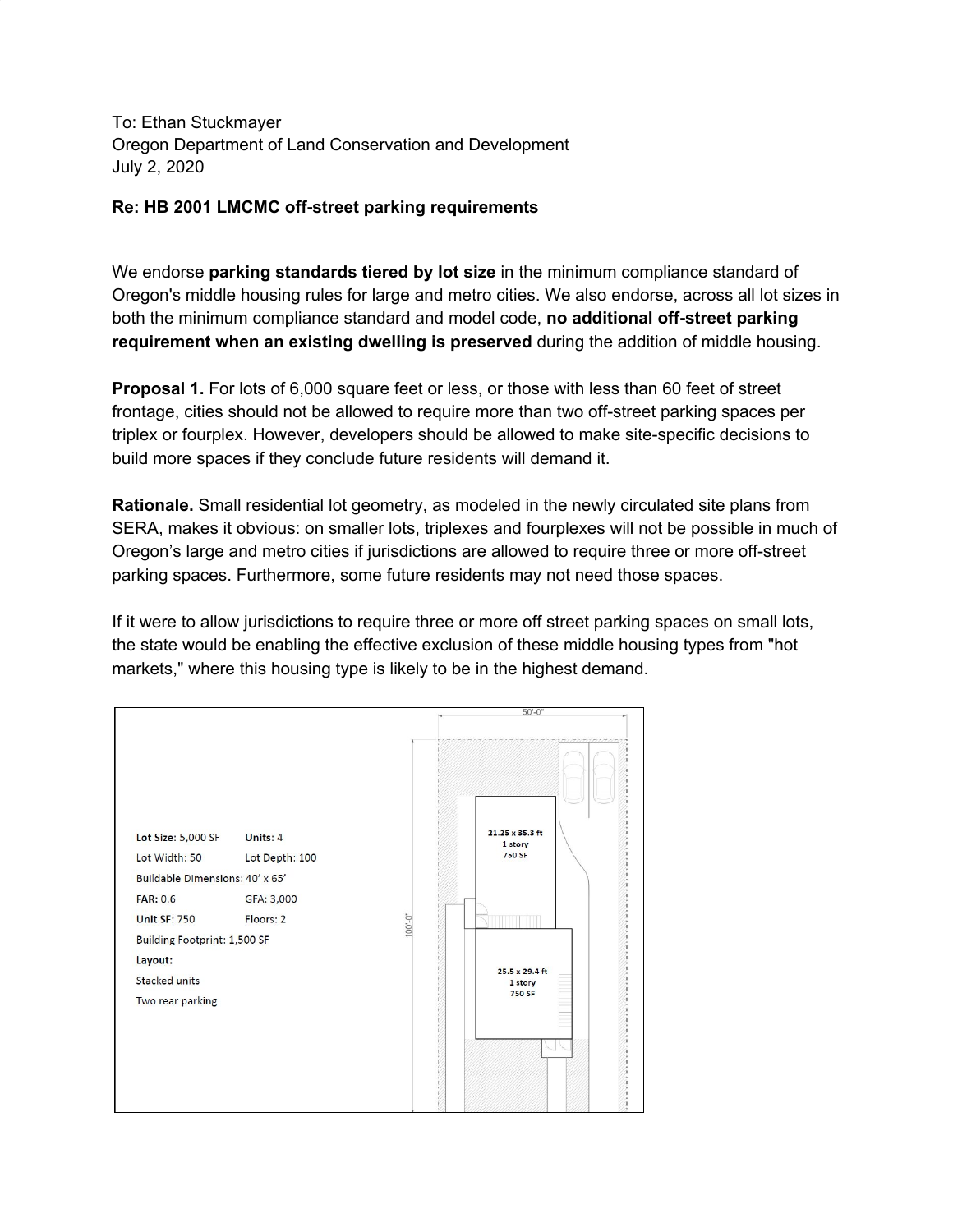The related ECONorthwest economic analysis, which focused mostly on testing the feasibility designs with up to two parking spaces total, echoes this:

If more parking spaces were required than we tested (e.g., 1 space per unit), this would have more impacts on the possible building footprint and could trigger regulations that require more circulation area (e.g., requiring a turnaround area so that cars do not back out of the driveway). On small lots, even requiring more than 1 parking space per development creates feasibility issues because it limits the potential building footprint.

This is not to deny that adequate auto parking is a very important amenity. In fact, that's exactly why excessive mandates are unnecessary and therefore unreasonable. In many Oregon neighborhoods, it's economically impossible to build a home without at least one on-site parking space per unit. In many places, this will simply mean that fourplexes will not be built, legal or no.

However, in locations where some Oregonians *can* find ways to live without a car, citywide laws should not require them to pay for space they don't need -- especially if the result is fewer and more expensive homes. For cities to require unnecessary parking space would put an "unreasonable cost" on the creation of middle housing, resulting in long-term burdens and exclusions that will fall heaviest on households that do not own cars. Therefore, this would violate HB 2001, Sec. 2(5). Federal data show that in cities like Redmond, Woodburn, Bend and Springfield, these households generally fall in the poorest 10 to 15 percent of the population. We should not further entrench neighborhood-level segregation in Oregon over the century to come for the sake of parking requirements.

In the shorter term, triplexes and fourplexes that require fewer driveways will also tend to be more physically attractive, and will destroy less public curbside space, than buildings with many driveways. Here are two examples of modern fourplexes, one with two off-street spaces and one with four: